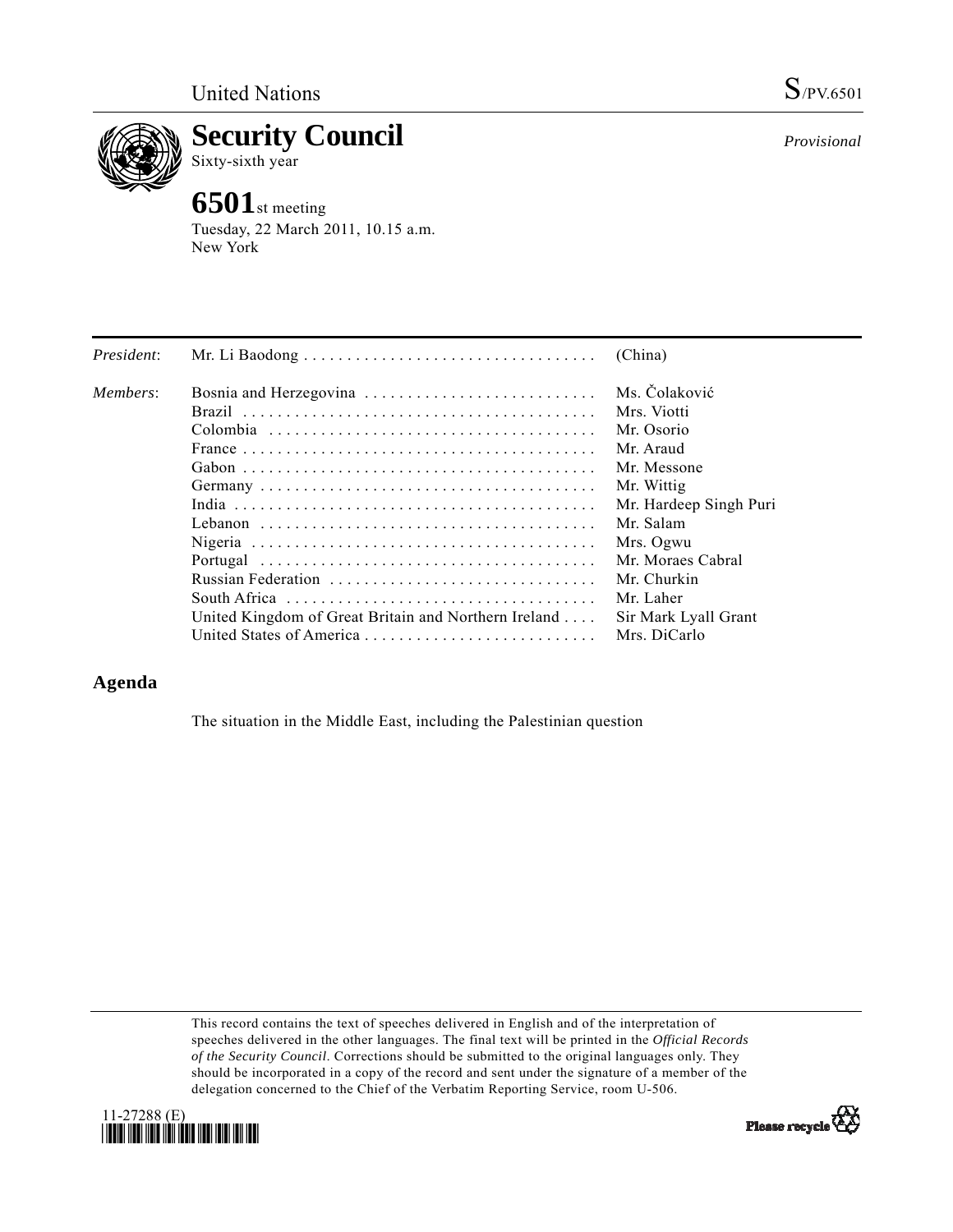*The meeting was called to order at 10.15 a.m.* 

## **Adoption of the agenda**

*The agenda was adopted*.

## **The situation in the Middle East, including the Palestinian question**

**The President** (*spoke in Chinese*): Under rule 39 of the Council's provisional rules of procedure I invite Mr. Oscar Fernandez-Taranco, Assistant Secretary-General for Political Affairs, to participate in this meeting.

I now give the floor to Mr. Fernandez-Taranco.

**Mr. Fernandez-Taranco**: Since last month's briefing (see S/PV.6488), there has been an increase in violent incidents and tensions on the ground, while efforts to restart the Israeli-Palestinian negotiations have not produced visible results. We must not let the recent surge in violence further undermine the possibility of finding a way towards an agreement on final status issues or undermine the State-building achievements thus far. The wider region has continued to witness dramatic developments, which add to the importance of redoubling efforts to break the deadlock as progress towards peace and meeting the legitimate aspirations of the Palestinian people to statehood could be an important stabilizing force in the Middle East.

 During the reporting period, the Quartet continued its efforts to help the parties to find a way back to direct negotiations. As agreed in Munich on 5 February, Quartet envoys have met separately with Palestinian and Israeli negotiators, and are giving serious consideration to the views of the parties on how to bring about resumed negotiations on all core issues, including borders and security. Quartet envoys will further engage with both sides, and the Quartet is planning to meet at the principals level in April. It is hoped that this meeting can help set the stage for renewed negotiations, and the United Nations is working actively towards this goal.

 On 11 March, a shocking murder of five members, including three young children, of an Israeli family of seven took place at the settlement of Itamar in the occupied West Bank. The Secretary-General and the Quartet unequivocally condemned the murders, offered condolences and called for those responsible to be brought to justice and for all to act with restraint. The Quartet stated that attacks on any civilians are completely unacceptable in any circumstance. President Abbas condemned the murders and offered the help of Palestinian security forces in bringing the perpetrators to justice. We expect strong action against incitement or glorification of any violent acts.

 Israeli forces were deployed in several areas throughout the West Bank with the goal of detaining the perpetrators and containing attempts by Israeli settlers to attack Palestinians and their property in reprisal for the killings. Despite those efforts, during the three days following the murders, the Office for the Coordination of Humanitarian Affairs recorded eight incidents that resulted in injuries to Palestinians, and 23 that caused damage to property throughout the West Bank, as a result of settler violence. As well, the Israeli security forces reinstated the Hawwara check point near Nablus, which had been removed on 11 February.

 Overall, settler violence considerably increased during the reporting period, with 60 incidents resulting in damage to property and 24 Palestinians injured by settlers in 18 incidents in the West Bank. In one of those incidents, on Monday, a Palestinian was stabbed and injured by settlers close to Hebron. In another incident yesterday two Palestinians were shot and wounded by settlers. We recall that the Israeli Government must fulfil its obligation to protect the Palestinian population in the occupied West Bank.

 Citing security concerns, Israeli security forces conducted 320 search operations in the West Bank. One hundred and eleven Palestinians were injured by Israeli security forces and 217 were arrested. About half of those injuries occurred in the East Jerusalem neighbourhood of Silwan during clashes between local residents and the Israeli police in the context of protests against settler activities in the neighbourhood.

 We are also concerned by the increased violence and tensions in and around Gaza during the reporting period. Twelve missiles, one of which was a Grad rocket, and 55 mortars were shot indiscriminately towards Israeli civilian areas, including some 50 mortar shells, in an alarming escalation during the night between 19 and 20 March. We condemn those attacks, which are a violation of resolution 1860 (2009) and which must cease immediately. More than 20 air strikes and 15 incursions took place, resulting in the deaths of three Palestinian civilians and 28 injured, as well as two militants killed and five injured. All parties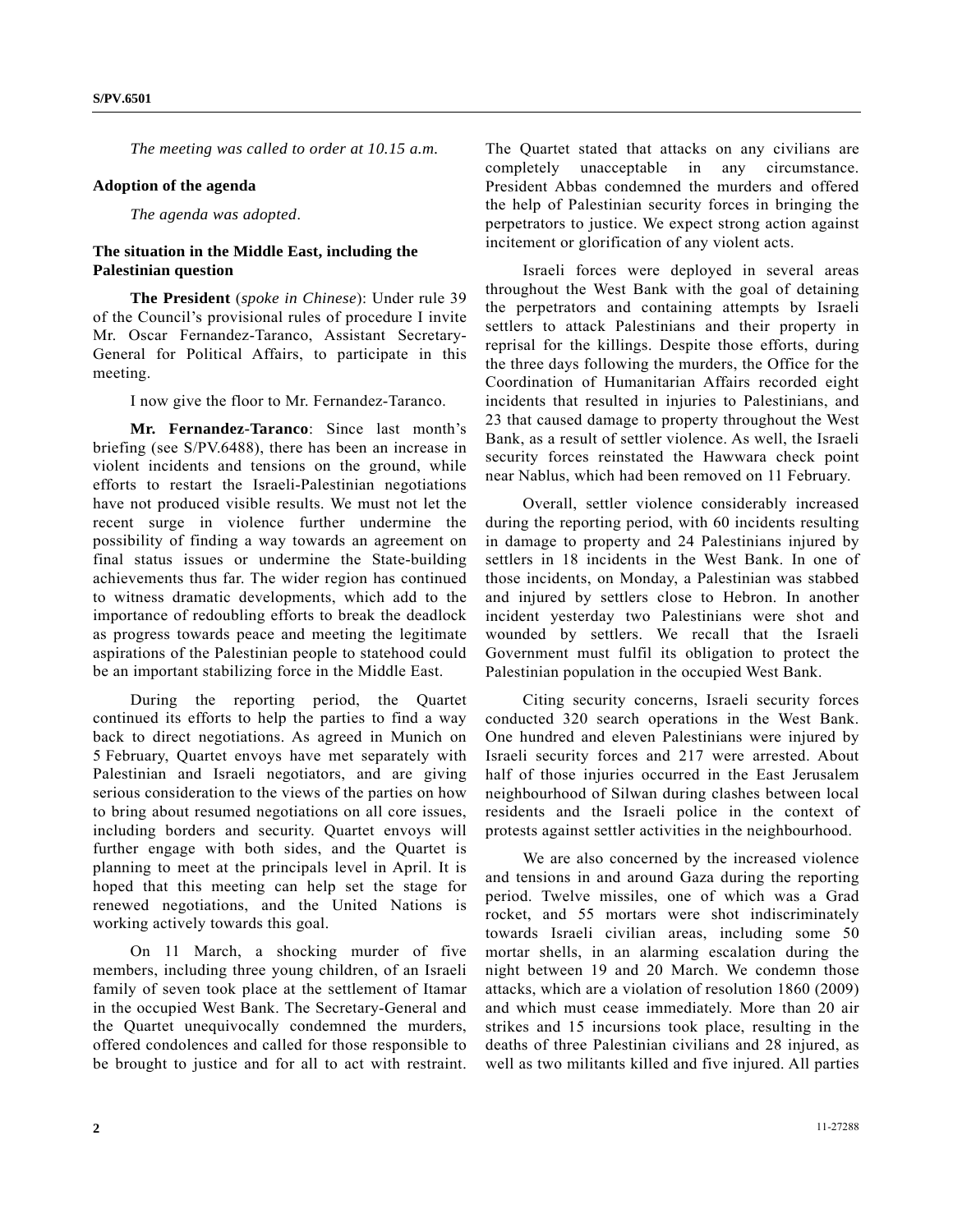must exercise restraint and respect international humanitarian law.

 On 15 March, Israeli forces intercepted the ship *Victoria* 200 nautical miles from the Israeli coast. The ship carried some 25 tones of weapons and ammunition. The Israeli authorities believe that the arms were destined for militant groups in Gaza. If that destination were to be confirmed, it would constitute a violation of resolution 1860 (2009), which provides for the prevention of illicit trafficking of arms and ammunition.

 We are deeply concerned about the decision of 12 March by the Israeli Government to approve the construction of approximately 400 housing units in the West Bank in reaction to the heinous murder in Itamar. On 1 March, the Jerusalem municipality issued a permit for the construction of 14 apartments for Israeli settlers in the Ras al-Amud neighbourhood of East Jerusalem. Those are provocative actions that only serve to exacerbate tensions. Once again, I would like to express the United Nations position that any settlement activity by Israel in occupied territory is illegal under international law and detrimental to efforts to resume negotiations and achieve the two-State solution.

 Israeli authorities demolished 59 Palestinian structures throughout the West Bank during the reporting period. As a result, 119 people were forcibly displaced. Israel, as the occupying Power, is prohibited from destroying property belonging to individuals or communities, except when absolutely required by military necessity.

 On 7 March, the Israeli Government announced its intention to demolish all illegal West Bank outposts built on private Palestinian land by the end of 2011. We welcome that announcement. However, we note that it fails to address the issue of the existence of more than 100 other West Bank outposts constructed not only in defiance of international law but also in violation of the Israeli Government's own regulations. On 28 February, the Israeli authorities demolished a number of structures in an outpost in the northern West Bank, prompting violent clashes with settlers that led to 17 arrests. Following the confrontation, militant settlers attacked a nearby Palestinian village, firebombing a house and injuring two children and damaging property. Prime Minister Netanyahu condemned their actions.

 We stress the importance of further enabling steps by Israel to ensure greater progress on the ground in support of Palestinian State-building efforts. Measures agreed by Prime Minister Netanyahu and Quartet Representative Blair have started to be implemented in some areas. For example, on 3 March, the Israeli Ministry of Communications released the remaining bandwidth to the Wataniya mobile operator. Such facilitation is critical to further the development of the Palestinian private sector, which is the engine of sustainable economic growth.

 However, State-building efforts by the Palestinian Authority will be at risk if the political process does not overcome the current impasse in the negotiations. It will be further undermined if tensions and violence on the ground continue. They also continue to be impeded in area C and East Jerusalem by Israeli measures that challenge movement and access, hinder the provision of basic services and undermine the development of resources.

 As the Ad Hoc Liaison Committee is about to meet on 13 April, I wish to emphasize that continued support from donors is important to meet recurrent budget expenses of the Palestinian Authority. To date, commitments are far below what is needed.

 The Secretary-General noted with much interest the readiness of President Abbas to visit Gaza in an effort to end Palestinian disunity. He also discussed the importance of Palestinian unity with the Egyptian Foreign Minister in Cairo and noted Egyptian intentions to focus anew on that important issue. It is important that the leaders respond to the clear wish of the people for unity. We welcome serious efforts by all factions to advance Palestinian unity and continue to hope for real progress within the framework of the Palestinian Authority and the commitments of the Palestine Liberation Organization.

 On 15 March, demonstrations involving several thousand participants were held in most major West Bank cities. On the same day, much larger demonstrations were held in Gaza, with participation estimated at 100,000. Protestors called for an end to the Israeli occupation and the Palestinian division. I report with concern that Hamas security forces clamped down on protesters in Gaza, reportedly injuring seven Palestinians. The following day they suppressed a gathering of students, resulting in tens of students injured. Also on 15 March, Hamas security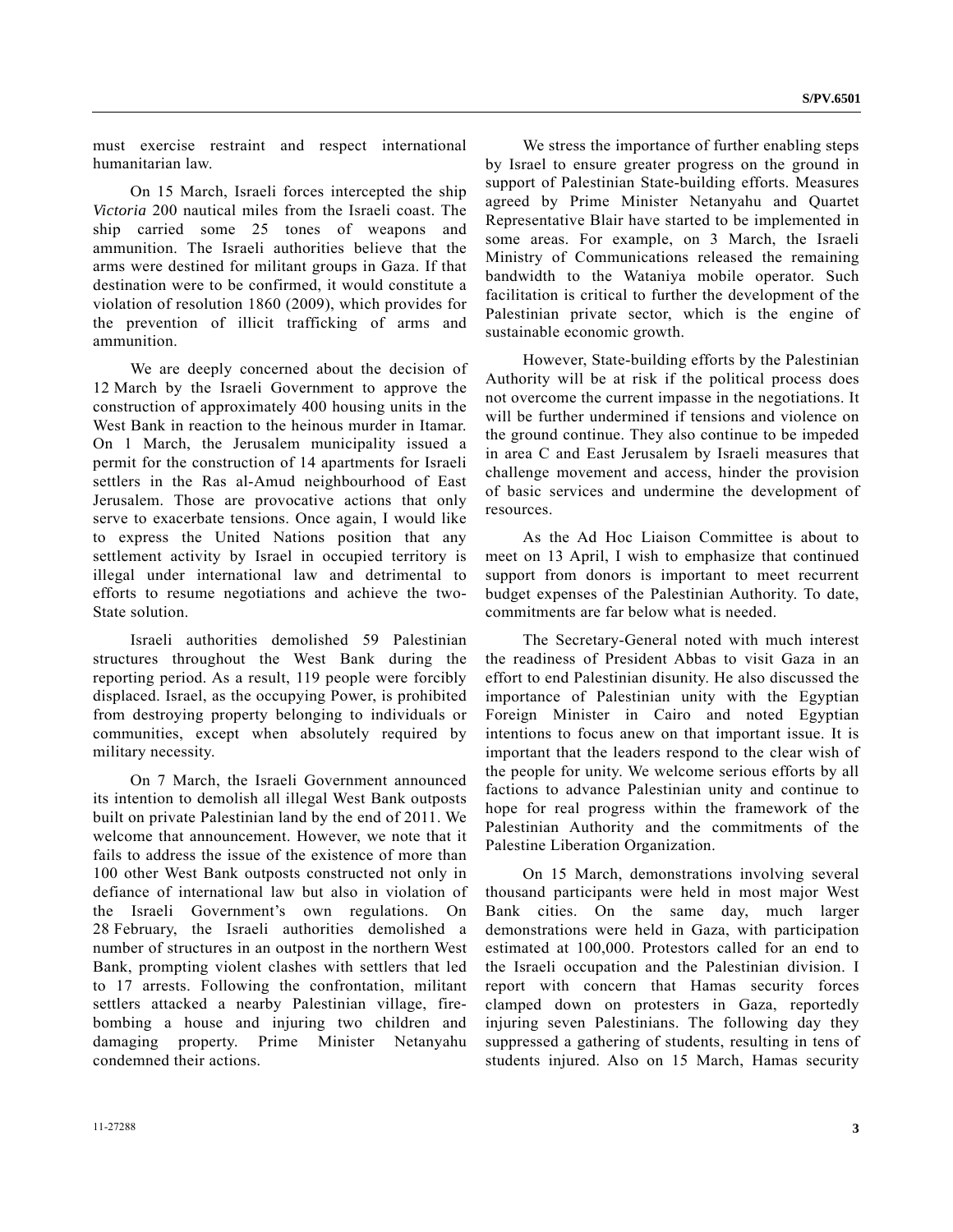forces attacked local members of the press; on 19 March, they stormed the bureaus of Reuters, CNN and the NHK news channel, attacking journalists, confiscating tapes and destroying equipment. We condemn those attacks and urge full respect for the freedom of the press in Gaza as elsewhere.

 Notwithstanding the difficulties, preparations for municipal elections are ongoing. The Palestinian Central Elections Committee organized voter registration in the West Bank from 9 to 15 March. It was unable to open its offices in Gaza due to the refusal of Hamas. On 8 March, President Abbas confirmed that the local elections scheduled for 9 July would be held on time. However, he reiterated that there would be no presidential and legislative elections unless they were held in the West Bank and Gaza simultaneously.

 The situation of the civilian population in Gaza remains a concern. The weekly average number of truckloads entering the Strip during the reporting period was 882, compared to 566 in June 2010, before the announcement of the revised Israeli policy. However, the current imports represent approximately only one third of the June 2007 pre-blockade weekly average.

 United Nations projects with a total value of \$155.5 million have been approved thus far by the Government of Israel. It is now important to ensure the timely implementation of those projects and a steady flow of approvals. The recent movement of 23,650 tons of aggregate from Sufa crossing is a welcome step. However, a fundamental upgrade in the entry of materials through Israeli crossings is necessary for the United Nations to continue its work and, more importantly, for the rehabilitation of the private sector, which is critical to the revival of the economy in Gaza. Based on our estimates, the amount of construction materials that is now entering through the tunnels is substantially more than the amount passing through the Israeli crossings for approved international projects.

 I regret to continue to report that Staff Sergeant Gilad Shalit remains in Hamas captivity and has had no humanitarian access for nearly five years. We reiterate our call for his release and for humanitarian access to be provided to him without delay. We are concerned by the continued detention of several thousand Palestinians in Israel, and we call for their rights to be respected.

 As far as the regional aspects of the peace process are concerned, there has been no progress in efforts to promote Israeli-Syrian peace negotiations. Settlement activities in the occupied Syrian Golan have also continued. We encourage the parties to pursue the resolution of the conflict in the context of the Arab Peace Initiative.

 In Lebanon, Mr. Mikati, whom President Sleiman mandated on 25 January to form a new Government, has pursued his consultations with all political parties in a climate of increased political polarization. On 27 February, the 14 March coalition announced that it would not take part in the future Government. Mr. Mikati has placed great emphasis on forming a non-partisan Government. The Secretary-General renews his hope that the new Government will meet the aspirations of all Lebanese and calls on it to respect Lebanon's international obligations.

 On 13 March, the 14 March coalition held a major political rally to commemorate the sixth anniversary of its formation. All speakers at the rally expressed strong support for the Special Tribunal for Lebanon and denounced the continued existence of arms outside the control of the State and their use as political instruments in the domestic arena.

 I am concerned by the increase in verbal attacks and even some acts of violence in Lebanon against staff members of the United Nations Relief and Works Agency for Palestine Refugees in the Near East (UNRWA), following the death of a young boy on 8 March in Ein el-Hilweh camp. I call on Palestinian factions to de-escalate the situation. UNRWA continues to strive for the delivery of improved services to the Palestinian refugees it serves. I call upon the international community to step up support to UNRWA in order to urgently meet its funding requirements.

 The overall situation in the area of operations of the United Nations Interim Force in Lebanon has remained generally quiet and stable. Israeli air violations continued at high levels, in violation of resolution 1701 (2006). Further details will be discussed by the Special Coordinator of the Secretary-General for Lebanon and the Department of Peacekeeping Operations when they brief the Council on the implementation of the resolution on 29 March.

 Let me conclude by reiterating a sense of urgency to break the current impasse in the Israeli-Palestinian negotiations. The important achievements, especially